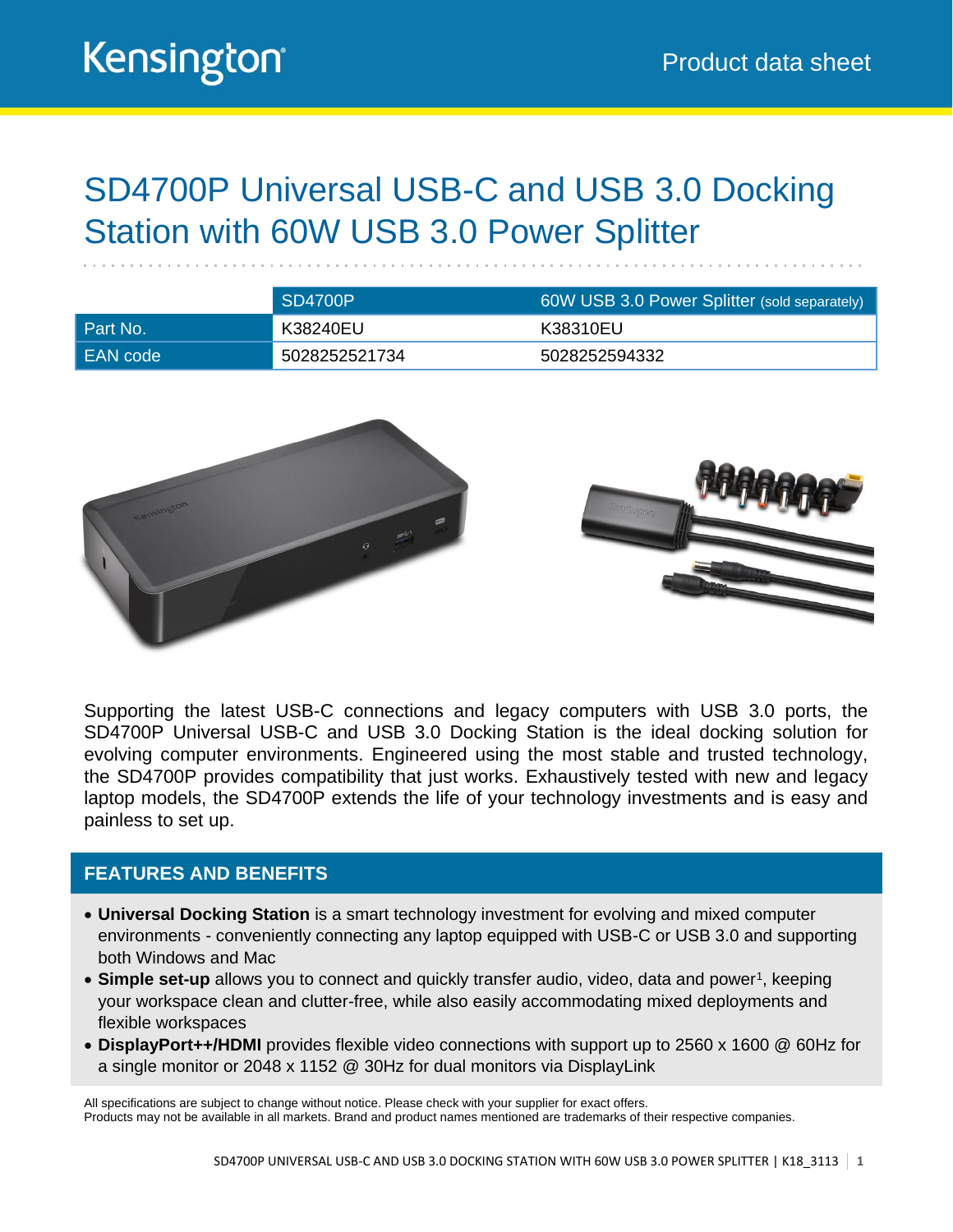- **6 USB ports** extend the productivity capabilities of today's thin laptops via one USB port (5V/3A) and five USB 3.0 ports, one of which is a 2.1A fast-charging port to power and charge a tablet or smartphone
- **135W power supply adapter** provides ample power for dock and up to 60W of power for devices connected via Power Delivery (PD) USB-C<sup>1</sup>
- **Combo 3.5mm headphone and microphone jack** lets users easily connect their favourite headset
- **Gigabit Ethernet port** provides a reliable 1Gbps wired networking connection
- **Kensington Security Slot** protects your technology investment via easy implementation of a cable lock
- **Zero Footprint Mounting** provides the option to attach the dock to the back of any VESA® compatible external display (sold separately; K33959WW)
- **Optional 60W USB 3.0 Power Splitter** provides a power delivery option for USB 3.0 laptops and includes 8 power tip adapters to provide connectivity options for Dell, HP, Lenovo and other leading manufacturers

 $1$  USB-C host device must support Power Delivery. Power Delivery is not supported on USB 3.0 host devices without the use of the 60W USB 3.0 Power Splitter (sold separately; K38310EU)



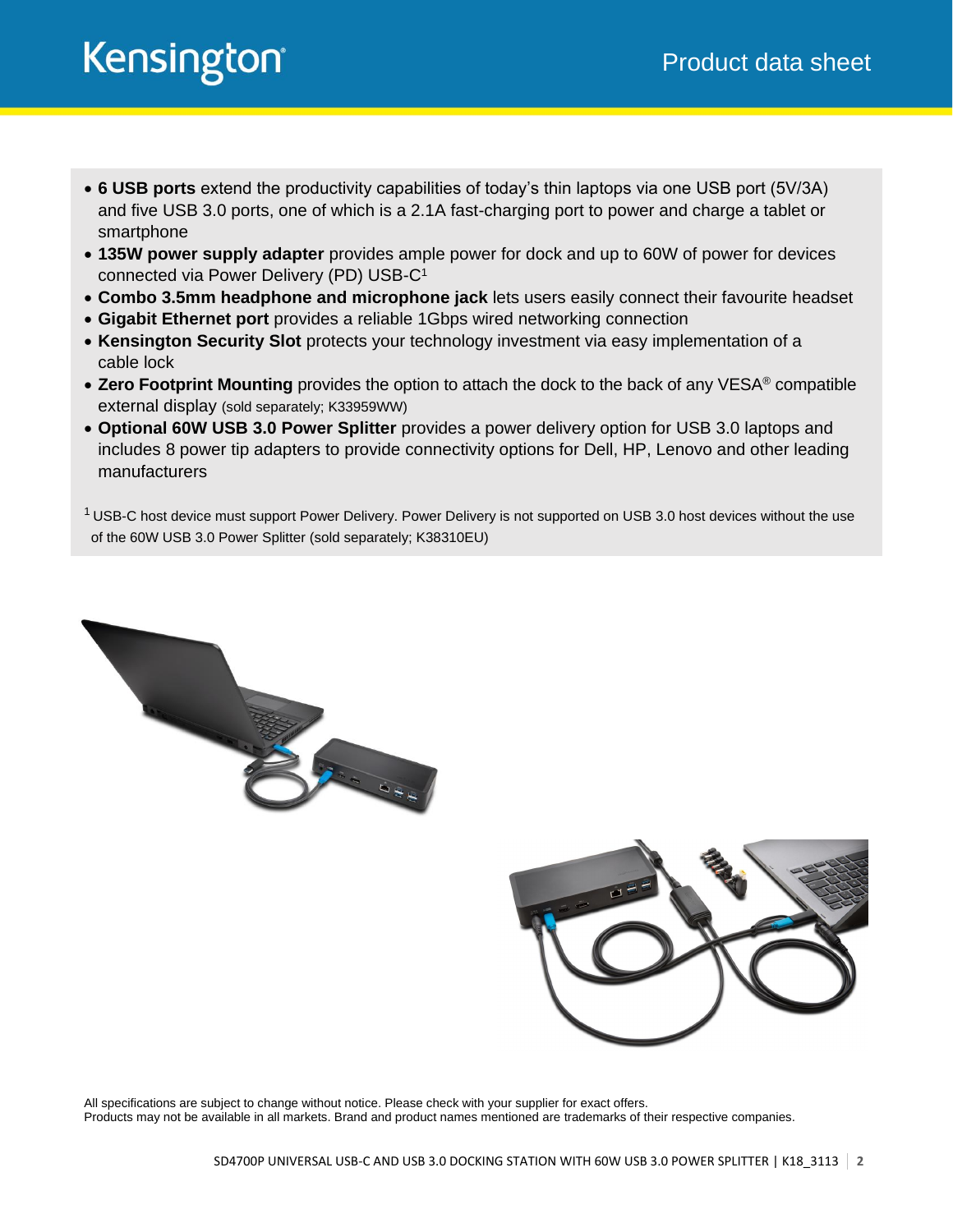SD4700P Universal USB-C and USB 3.0 Docking Station with 60W USB 3.0 Power Splitter

#### **SYSTEM REQUIREMENT**

- **Operating systems supported:** Windows 7 or above; macOS 10.13
- **Plug & Play:** DisplayLink driver installation required; download software from Kensington.com, or via Windows update
- **Power Delivery:** 
	- o **SD4700P**: supports USB-C PD 3.0; 5V/9V/12V/20V up to 3A; 60W maximum
	- o **60W Power Splitter:** two 20V power output (1 x 75W to power SD4700P and 1 x 60W to
		- power laptops); 135W maximum

#### **HOST CONNECTIVITY**

• **Host docking connector:** USB-C or USB-A through the tethered adapter

#### **VIDEO CONNECTIONS**

- **SD4700P video connectors:**
	- o HDMI v1.3
	- o DisplayPort v1.1 ++ (Passive cables/adapters for HDMI or DVI conversion)
- **System resource requirement:** 
	- o **60W Power Splitter**: host device must be using the SD4700P Universal USB-C and USB 3.0 Docking Station. Includes multi-brand barrel connectors for different laptop manufacturers.

- **SD4700P maximum resolution supported:**
	- o Single monitor: 2560 x 1600
		- o Dual monitors: 2048 x 1152
- **HDCP support:** No

#### **AUDIO CONNECTIONS**

- **SD4700P audio connectors:**
	- o one 3.5mm combo audio port for audio in and out

#### **USB CONNECTIONS**

- **SD4700P all ports:** support up to 5Gbps transfer rate
- **SD4700P USB 3.0 Ports:** Five; (1) front with 5V/2.1A fast-charging and (4) back supporting 5V/0.9A
- **SD4700P USB-C Ports:** Two; (1) front with 5V/3A and (1) rear supporting 60W power delivery

• **SD4700P audio channels supported:** Stereo LR

- **NETWORK CONNECTIONS**
- 
- **SD4700P Ethernet port:** RJ45 **Compatible Ethernet speeds:** 10/100/1000Mbps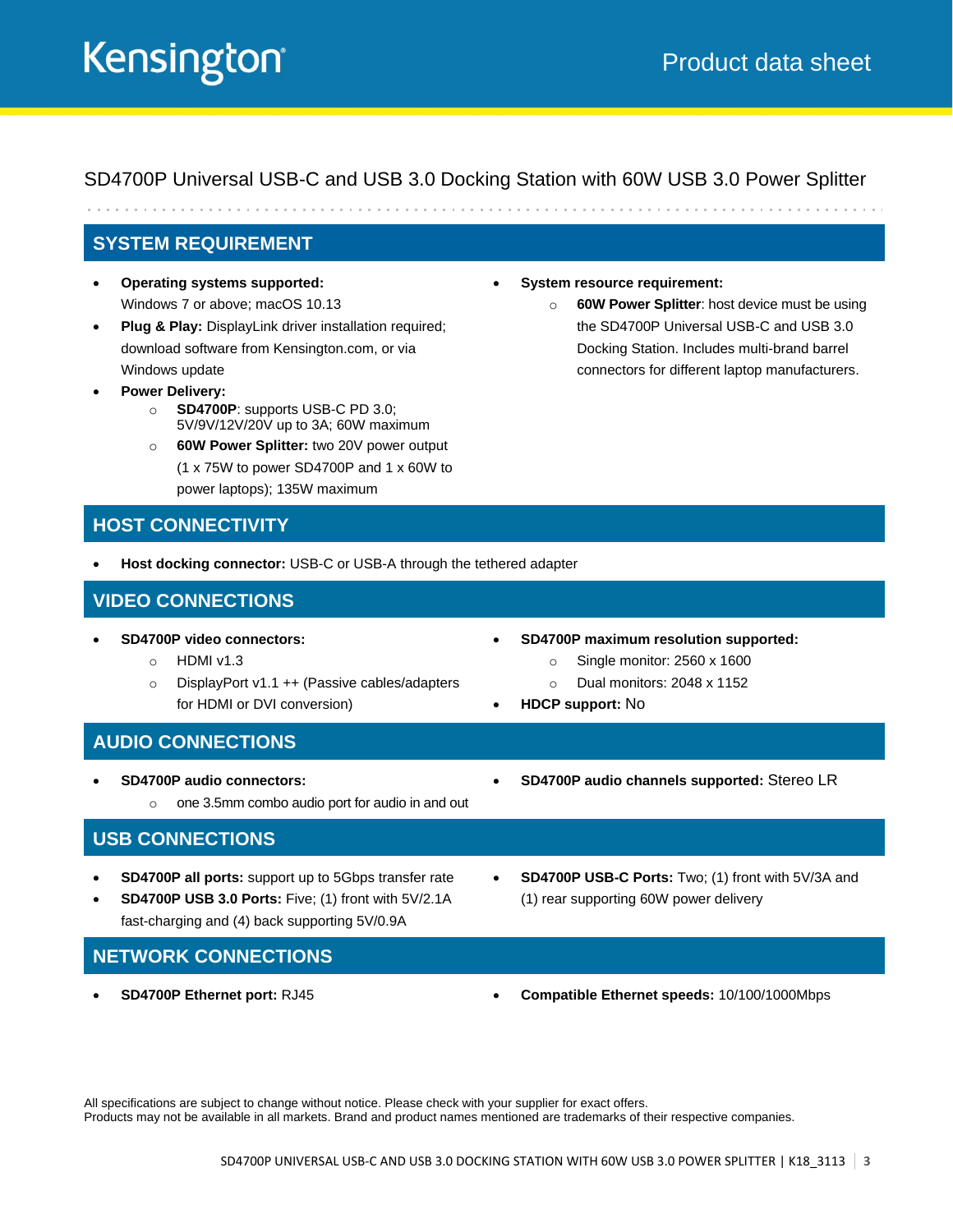#### **PRODUCT DIMENSIONS**

- **SD4700P without peripherals:**
	- o Width: 200mm (7.9in)
	- o Depth: 91.2mm (3.6in)
	- o Height: 30.5mm (1.2in)
	- **Unit weight**: 1.13kg (39.86oz)
	- **Enclosure colour and material**: Black PC/ABS
	- Desktop footprint: 182cm<sup>2</sup> (28in<sup>2</sup>); n/a if mounted behind VESA® compatible monitor

#### **PACKAGING DIMENSIONS**

- **SD4700P packaging style:** Brown box (K38240NA and K38240EU); retail box (K38240AU)
	- **Unit box:** 
		- o Width: 215mm (8.46in)
		- o Depth: 105mm (4.13in)
		- o Height: 4.29in (109mm)
	- **Packaging weight:** 1.63kg (3.6lbs) US power cord only (K38240NA); 1.81kg (4.0lbs) EU and UK power cord (K38240EU/K38240AU)
	- **Master carton:** 4 pcs
		- o Width: 448mm (17.64in)
		- o Depth: 230mm (9.06in)
		- o Height: 138mm (5.43in)
		- o Weight: 4.52kg (10.0lbs) (K38240NA); 5.40kg (11.9lbs) (K38240EU)
	- **Package content:**
		- o One SD4700P Docking Station
		- o One USB-C to USB-C Cable, 1m (3ft), with a tethered USB-C (F) to USB 3.0 (M) adapter
		- o One AC Power Adapter with US power cable included (K38240NA); One AC Power Adapter with EU and UK power cables included (K38240EU); One AC Power Adapter with AU power cable included (K38240AU)
		- One quick start instruction guide
		- o Warranty information
- **60W Power Splitter:**
	- o Width: 35mm (1.4in)
	- o Depth: 70mm (2.8in)
	- o Height: 18mm (0.7in)
	- **Unit weight:** 0.08kg (0.18lbs)
	- **Enclosure colour and material:** Black PC
	- **Cable length:** TPE tethered cable 1M and 0.5M
- **60W Splitter packaging style:** Retail box, brown box
	- **Retail box:**
		- o Width: 97mm (3.82in)
		- o Depth: 125mm (4.92in)
		- o Height: 44mm (1.73in)
	- **Packaging weight:** 0.14kg (0.31lbs)
	- **Master carton:** 4 pcs
		- o Width: 133mm (5.24in)
		- o Depth: 190mm (7.48in)
		- o Height: 112mm (4.41in)
		- o Weight: 0.66kg (1.5lbs)
	- **Package content:**
		- o One 60W Power Splitter
		- o One 1m laptop cable
		- o One 0.5m power plug cable for connecting to SD4700P
		- o Eight power tips with holder
		- o Four power adapter retention rings in polybag
		- o Quick start guide
		- o Warranty information

All specifications are subject to change without notice. Please check with your supplier for exact offers.

Products may not be available in all markets. Brand and product names mentioned are trademarks of their respective companies.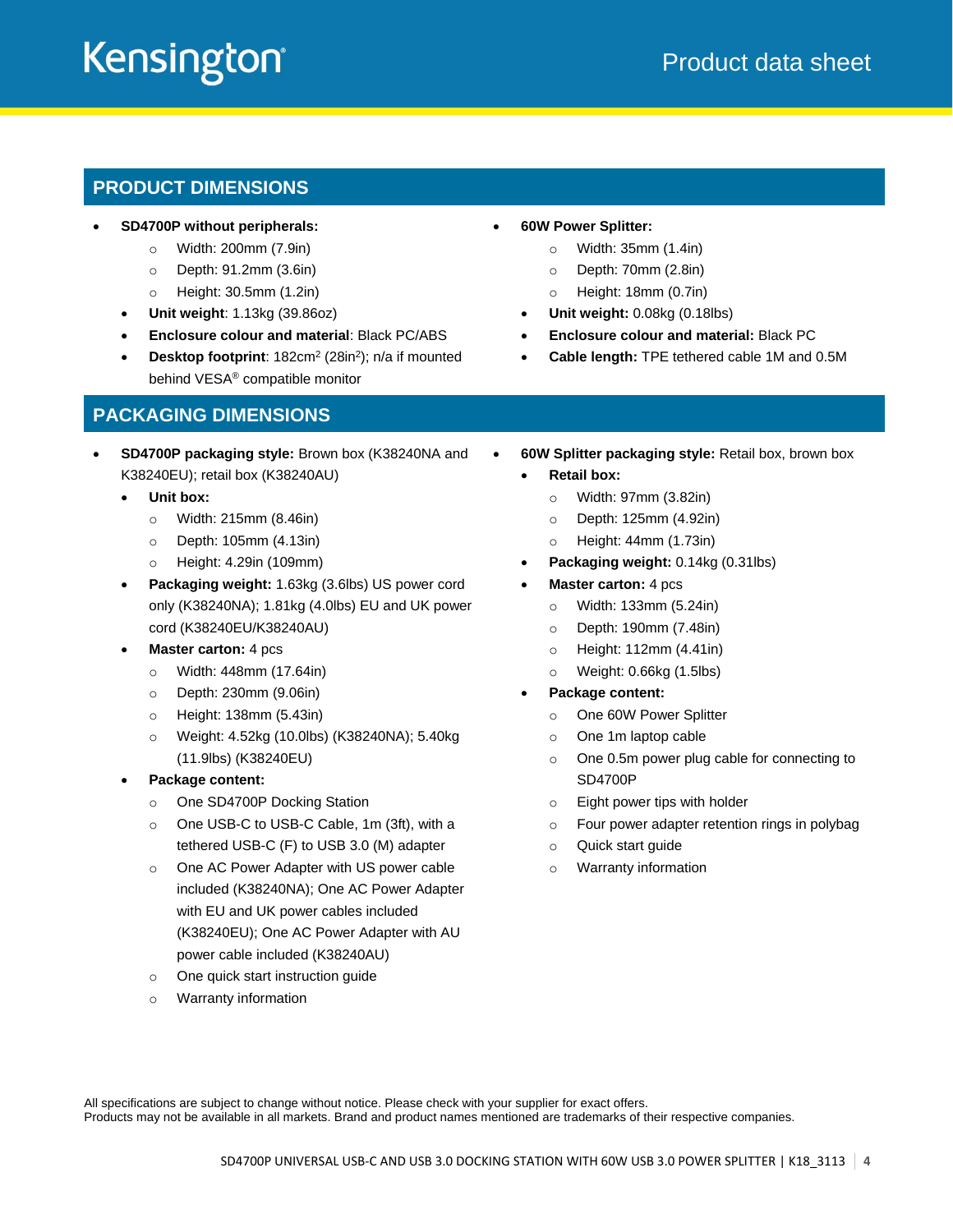#### **OTHER FEATURES**

• **SD4700P Kensington Security Slot** • **VESA® mount compatible:** Mounting plate

#### **POWER AND ENVIRONMENTAL**

- **Power adapter rating:**
	- **SD4700P**
		- o Input: 100-240V; 2.5A Max
		- o Output: 20V DC; 6.75A
		- o AC: 50/60Hz; 1.8A

### **COUNTRY OF ORIGIN, REGULATORY, AND WARRANTY**

- **Country of origin:** China
- **Certifications and compliance:** CE, FCC, RCM, REACH, RoHS, WEEE, VCCI
- (K33959WW) sold separately
- **Operating temperature:** 0 to 40**°**C (32 to 140**°**F)
- **Storage temperature:** -40 to 70**°**C (-40 to 158**°**F)
- **Relative humidity:** 5% to 95% non-condensing

• **Warranty:** 3 years limited – worldwide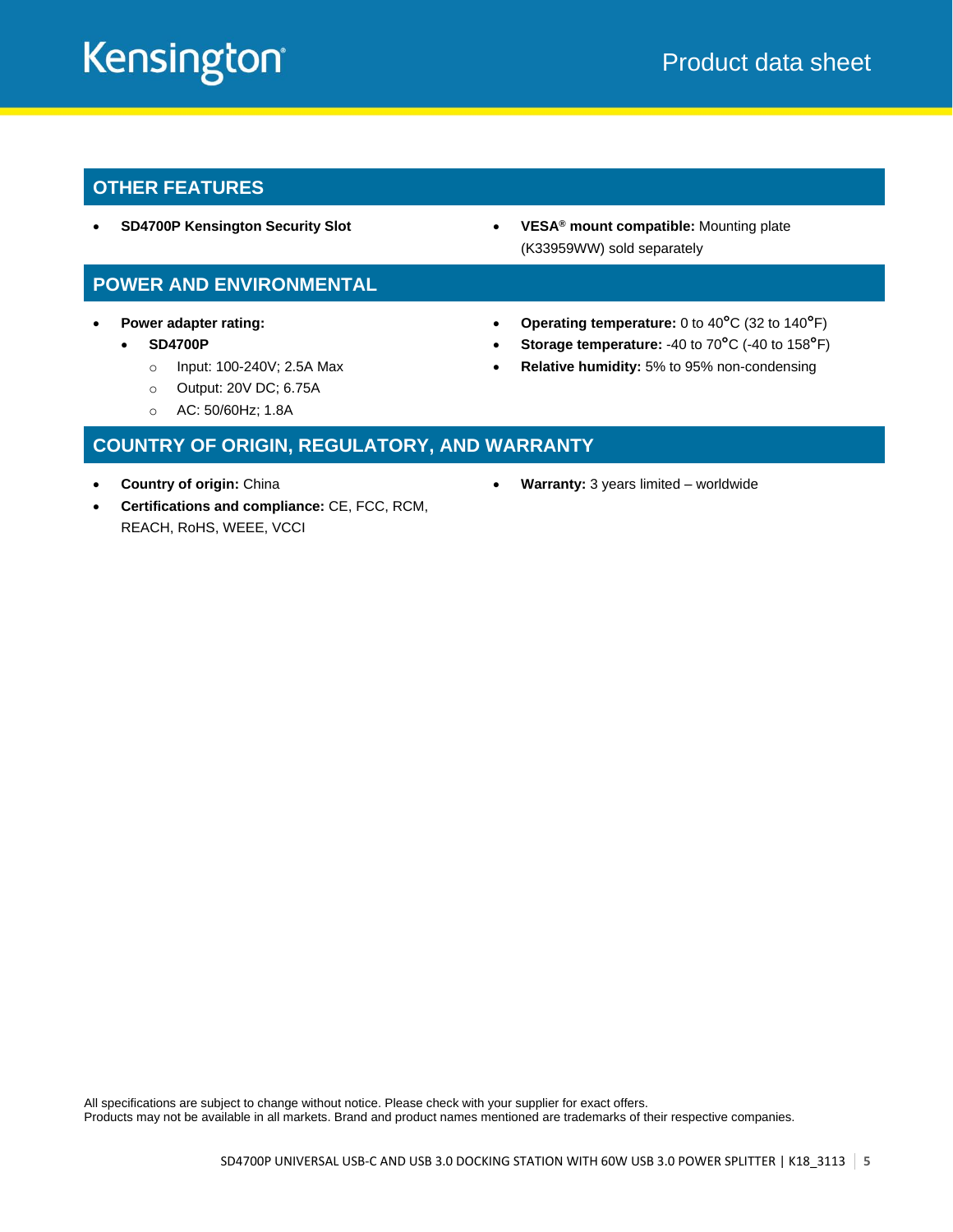

#### **SD4700P BACK**



All specifications are subject to change without notice. Please check with your supplier for exact offers.

Products may not be available in all markets. Brand and product names mentioned are trademarks of their respective companies.